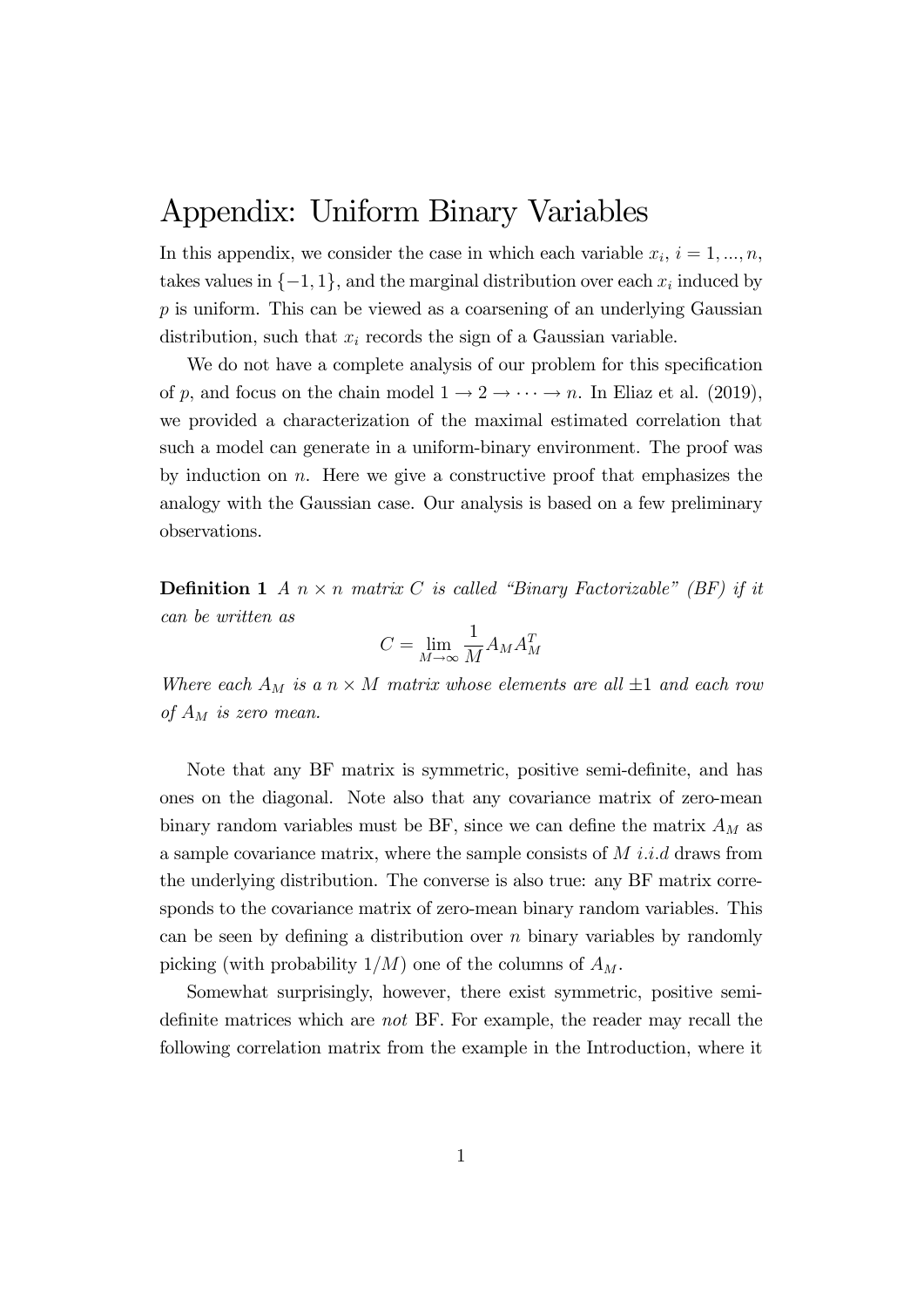gave the maximal false correlation for  $n = 3$  in the Gaussian environment:

$$
C = \left(\begin{array}{rrr} 1 & b & 0 \\ b & 1 & b \\ 0 & b & 1 \end{array}\right)
$$

with  $b = \sqrt{1/2}$ . This matrix is not BF. As we will see below, the largest value of b for which C is BF is  $\frac{1}{2}$ .

**Proposition 1** Suppose all variables take values in  $\{-1, 1\}$  and the objective distribution p induces a uniform marginal over each variable. Let the objective (Pearson) coefficient of correlation between  $x_1$  and  $x_n$ , according to p, is r. Then, the maximal estimated correlation that can be achieved by a linear DAG  $G: 1 \rightarrow 2 \rightarrow \cdots \rightarrow n$  is given by:

$$
\rho_{1n}^{*} = \max_{\substack{\rho_{ij} = \rho_{ji} \text{ for all } i,j \\ (\rho_{ij}) \text{ is } BF \\ \rho_{ii} = 1 \text{ for all } i \\ \rho_{1n} = r}} \prod_{i=1}^{n-1} \rho_{i,i+1}
$$

Proof. The constraints are self-evident. We only need to show that for a linear DAG defined over uniformly distributed binary variables, the estimated correlation between  $x_1$  and  $x_n$  is given by the product of the objective pairwise correlations of adjacent variables (as in the Gaussian case). We can show this by viewing  $p_G(x_1, ..., x_n) = p(x_1)p(x_2 | x_1) \cdots p(x_n | x_{n-1})$  as a Markov chain. The conditional probability  $p_G(x_n | x_1)$  is thus given by a matrix product - specifically, the product of all the transition matrices defined by  $p(x_{i+1} | x_i)$ . Since all variables are uniformly distributed, the transition matrices are doubly stochastic, which means that they have the same eigenvectors. The top eigenvalue is always 1 and the second eigenvalue gives the correlation. Since all matrices have the same eigenvectors, the eigenvalues just multiply.  $\blacksquare$ 

Note that Proposition 1 is exactly the same as the intermediate result we established at the beginning of Section 4.3 for the Gaussian environment. The only difference is that we replace the requirement that  $\rho$  be positive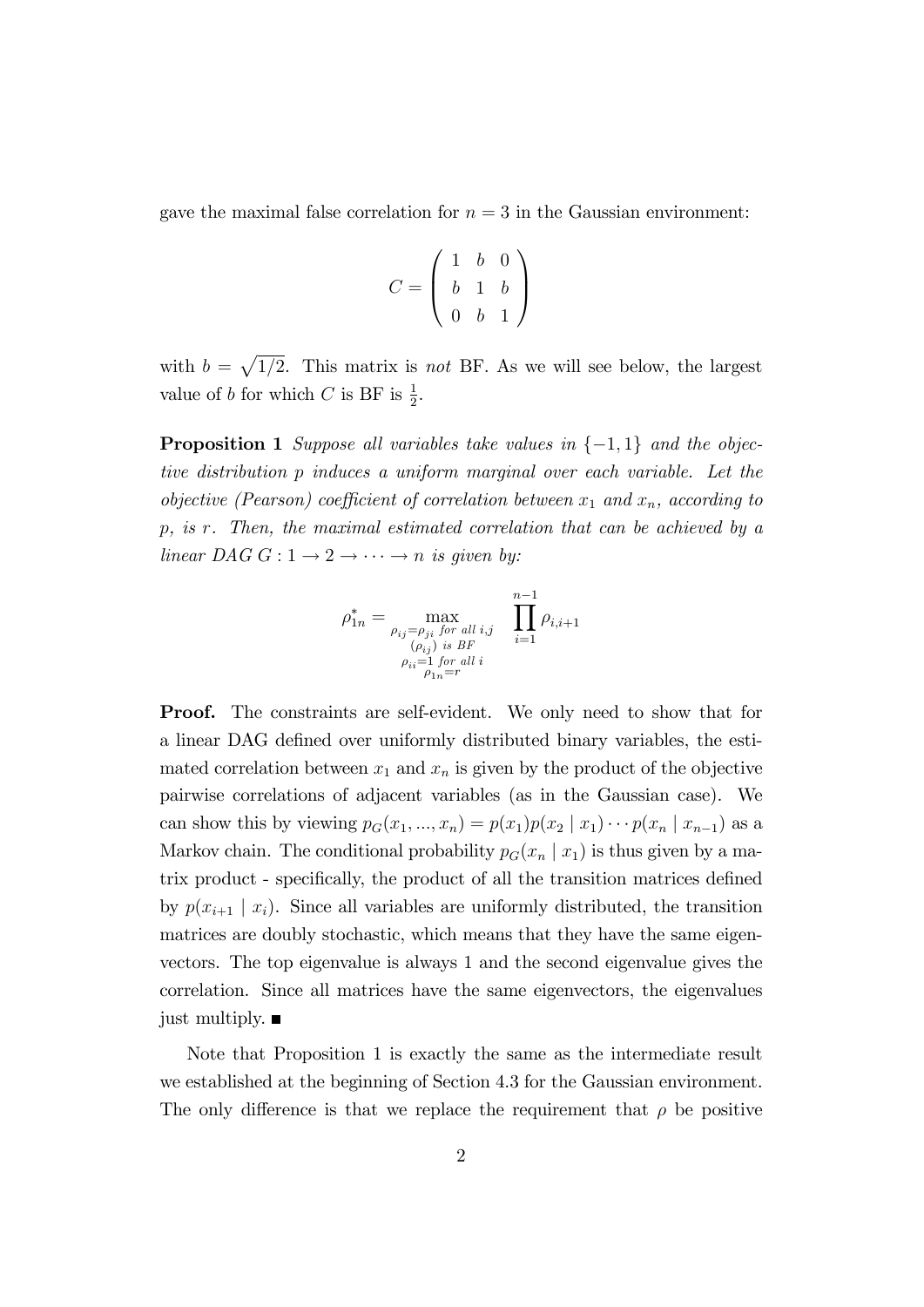semi-definite with the requirement that  $\rho$  be BF. As mentioned above, the set of BF matrices is smaller than the set of positive semi-definite matrices. Therefore, we should expect a more stringent upper bound on the maximal false correlation.

**Proposition 2** Suppose all variables take values in  $\{-1, 1\}$  and the objective distribution p induces a uniform marginal over each variable. Let the objective (Pearson) coefficient of correlation between  $x_1$  and  $x_n$ , according to p be equal to r. Then, the maximal estimated correlation that can be generated by the DAG  $1 \rightarrow 2 \rightarrow \cdots \rightarrow n$  is given by:

$$
\rho_{1n}^* = \left(1 - \frac{1}{n-1}(1-r)\right)^{n-1} \tag{1}
$$

**Proof.** From Proposition 1, we know that the maximal estimated correlation is obtained by multiplying elements in a BF correlation matrix  $(\rho_{ij})$  such that  $\rho_{1n} = r$ . For any  $n \times M$  matrix  $A_M$ , let  $a_i^{(M)}$  denote its  $i^{th}$  row. Then, we can rewrite the estimated correlation induced by  $C_M = \frac{1}{M} A_M A_M^T$  as:

$$
\prod_{i=1}^{n-1} \frac{1}{M} a_i^{(M)} {^{T}a_{i+1}^{(M)}}
$$

As we discussed following the definition of BF matrices, the dot product between the  $i^{th}$  and  $j^{th}$  rows of  $A_M$  is proportional to the empirical correlation of  $x_i$  and  $x_j$  in a sample consisting of M i.i.d draws from the underlying distribution.

Given a matrix  $A_M$  that gives an objective correlation of  $\rho_{1n} = r$ , we can always attempt to improve the estimated correlation by optimizing all other rows of the matrix  $a_2, ..., a_{n-1}$ . This implies that for any M:

$$
\rho_{1n}^* \le \max_{a_2, \cdots, a_{n-1} \in \{-1, 1\}^M, a_1 = a_1^{(M)}, a_n = a_n^{(M)}} \prod_{i=1}^{n-1} \frac{1}{M} a_i^T a_{i+1} \tag{2}
$$

This is an upper bound for two reasons. First, we are not enforcing the constraint that the binary vectors  $a_i$  are zero mean. Second, if  $C = \frac{1}{M} A_M A_M^T$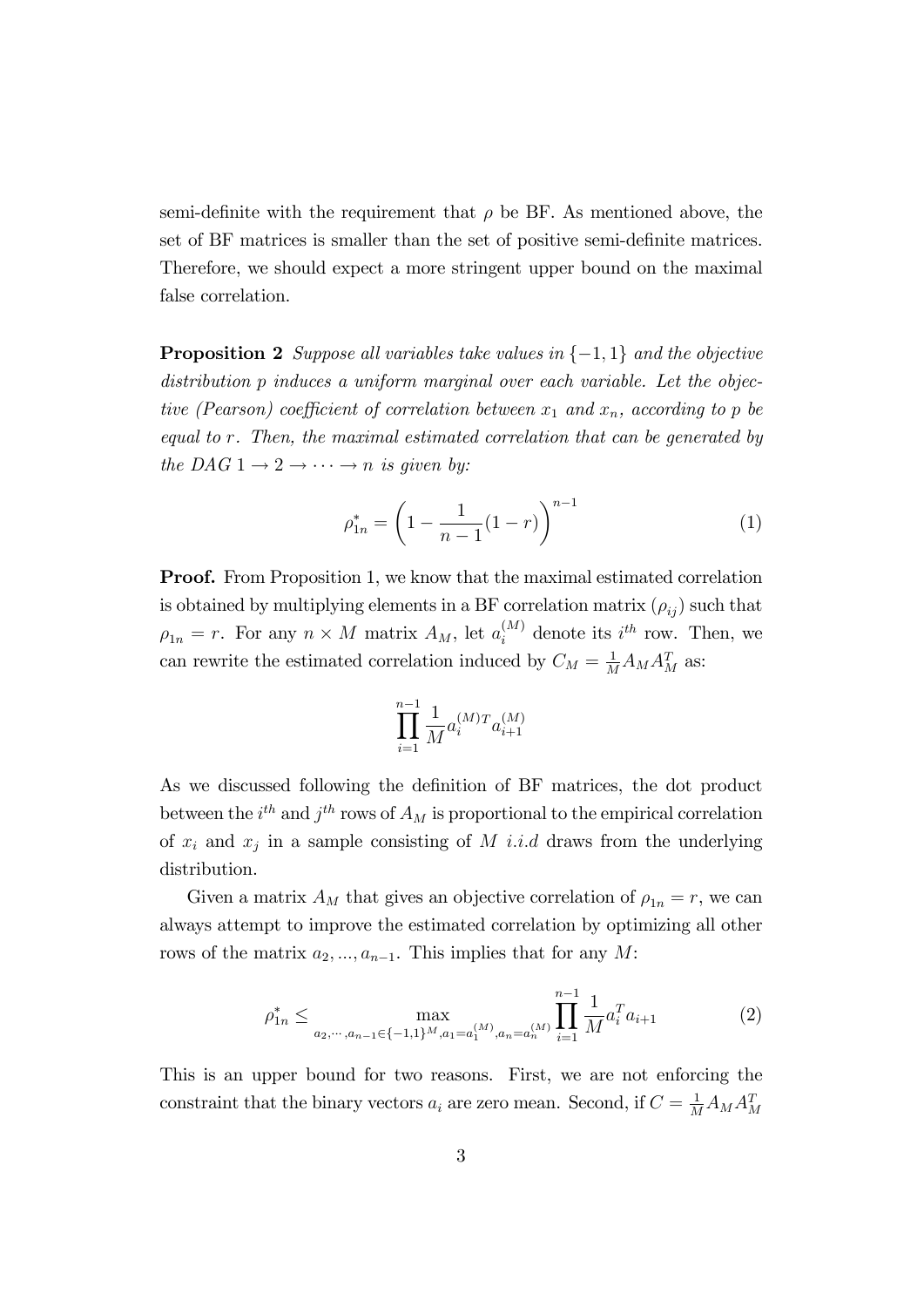for some finite  $M$ , then  $C$  is BF.

For binary vectors  $a_i, a_j \in \{-1, 1\}^M$ , the dot product  $\frac{1}{M} a_i^T a_j$  is a monotone function of the proportion  $\boldsymbol{q}$  of components for which the two vectors agree: 1  $\frac{1}{M}a_i^T a_j = 2q - 1$ . Thus, maximizing the dot product between two binary vectors is equivalent to minimizing the number of components on which they disagree. This means that the R.H.S of (2) is a form of a *shortest path on a lattice*: we are given two points in  $\{-1, 1\}^M$   $(a_1 \text{ and } a_n)$ , and seek a set of intermediate points on this lattice that are as close as possible to each other. By analogy, in the third step of our proof for the Gaussian case, we were also given two vectors in a high-dimensional space (an  $n$ -dimensional unit sphere) and searched for a set of intermediate points on the sphere such that the intermediate points are as close as possible to one another (in terms of spherical distance).

To solve this "shortest path on a lattice" problem, we divide the  $M$ indices into two disjoint groups:  $M_1$  indices k for which  $a_1(k) = a_n(k)$  and  $M_{-1}$  indices k for which  $a_1(k) \neq a_n(k)$ . For any of the  $M_1$  indices for which  $a_1(k) = a_n(k)$ , setting  $a_i(k) = a_1(k)$  for all i can only increase the objective function (since this can only increase the dot product between consecutive vectors).

For the remaining  $M_{-1}$  indices k for which  $a_1(k) \neq a_n(k)$ , denote by  $m_i$ the number of indices k for which  $a_i(k) = a_1(k)$  and  $a_i(k) \neq a_n(k)$ . Assuming  $m_i > m_j$ , the dot product between  $a_i$  and  $a_j$  can be written as follows:

$$
a_i^T a_j = M - 2(m_i - m_j)
$$

This enables us to rewrite (2) as:

$$
\rho_{1n}^* \le \max_{m_2, \cdots, m_{n-1}} \prod_{i=1}^{n-1} \frac{1}{M} \left( M - 2(m_{i-1} - m_i) \right) \tag{3}
$$

The R.H.S. of (3) should be maximized subject to the constraint that  $m_i \in \{0, 1, \dots M_{-1}\}\$ , but we can get an upper bound by maximizing over real-valued  $m_i$ .

Taking the logarithm of the R.H.S of (3) and differentiating with respect